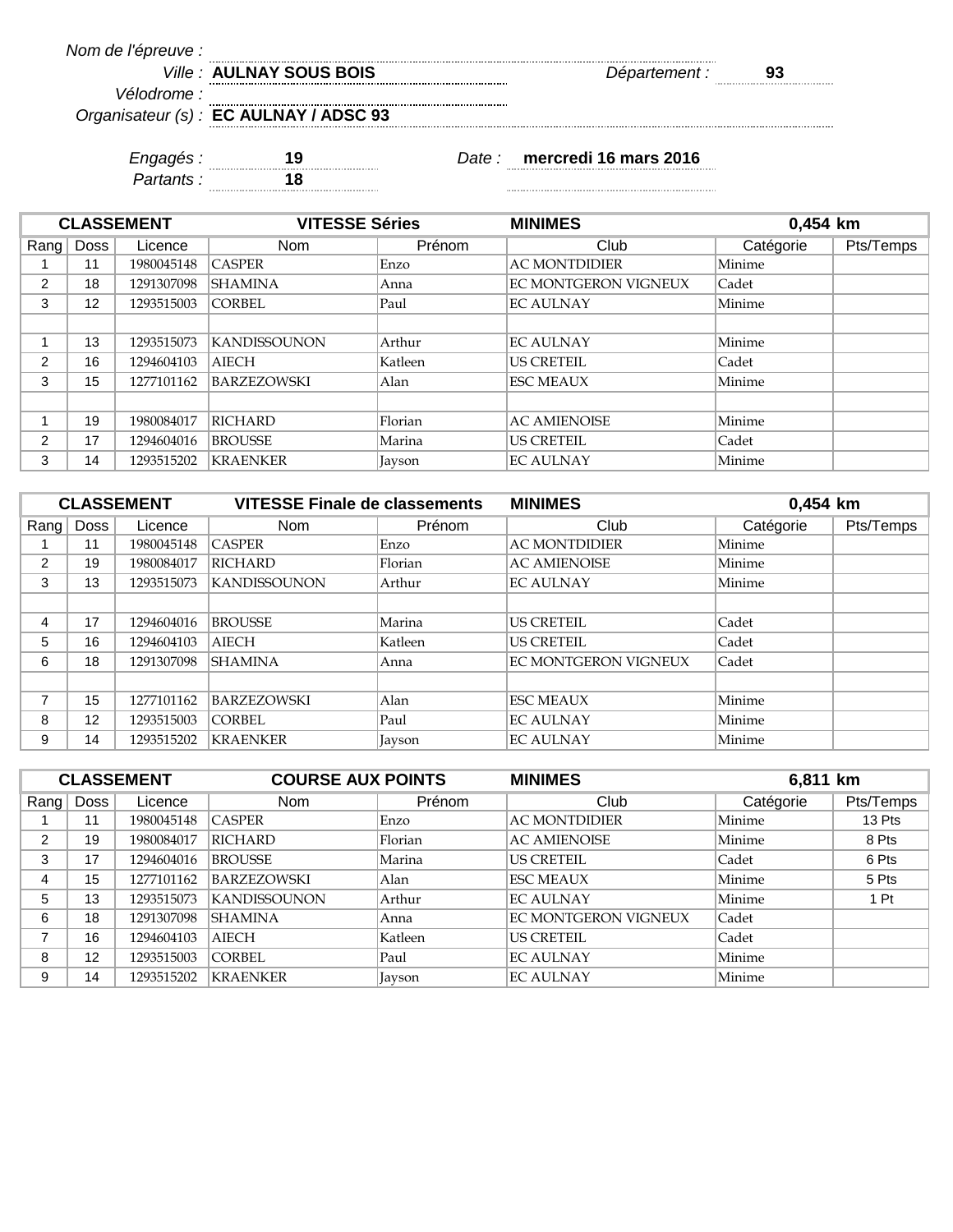|         |                   | <b>CLASSEMENT</b> | <b>OMNIUM</b>       |         | <b>MINIMES</b>              |           | km        |
|---------|-------------------|-------------------|---------------------|---------|-----------------------------|-----------|-----------|
| $R$ ang | Doss              | Licence           | <b>Nom</b>          | Prénom  | Club                        | Catégorie | Pts/Temps |
|         | 11                | 1980045148        | <b>CASPER</b>       | Enzo    | <b>AC MONTDIDIER</b>        | Minime    | 2 Pts     |
| C       | 19                | 1980084017        | <b>RICHARD</b>      | Florian | <b>AC AMIENOISE</b>         | Minime    | 4 Pts     |
| 3       | 17                | 1294604016        | <b>BROUSSE</b>      | Marina  | <b>US CRETEIL</b>           | Cadet     | 7 Pts     |
| 4       | 13                | 1293515073        | <b>KANDISSOUNON</b> | Arthur  | <b>EC AULNAY</b>            | Minime    | 8 Pts     |
| 5       | 15                | 1277101162        | <b>BARZEZOWSKI</b>  | Alan    | <b>ESC MEAUX</b>            | Minime    | 11 Pts    |
| 6       | 16                | 1294604103        | AIECH               | Katleen | <b>US CRETEIL</b>           | Cadet     | 12 Pts    |
| ⇁       | 18                | 1291307098        | <b>SHAMINA</b>      | Anna    | <b>EC MONTGERON VIGNEUX</b> | Cadet     | 12 Pts    |
| 8       | $12 \overline{ }$ | 1293515003        | CORBEL              | Paul    | <b>EC AULNAY</b>            | Minime    | 16 Pts    |
| 9       | 14                | 1293515202        | <b>KRAENKER</b>     | Jayson  | <b>EC AULNAY</b>            | Minime    | 18 Pts    |

|                |                | <b>CLASSEMENT</b> | <b>VITESSE Séries</b> |               | <b>CADETS</b>               | 0,454 km  |           |
|----------------|----------------|-------------------|-----------------------|---------------|-----------------------------|-----------|-----------|
| $R$ ang        | <b>Doss</b>    | Licence           | <b>Nom</b>            | Prénom        | Club                        | Catégorie | Pts/Temps |
|                | 5              | 1980045151        | <b>CASPER</b>         | Kenny         | <b>AC MONTDIDIER</b>        | Cadet     |           |
| 2              | 8              | 1293533037        | <b>MARTHE ROSE</b>    | Yannick       | <b>ES STAINS</b>            | Cadet     |           |
| 3              |                | 1294604035        | <b>BROUSSE</b>        | Paul          | <b>US CRETEIL</b>           | Cadet     |           |
|                |                |                   |                       |               |                             |           |           |
|                | 7              | 1960022004        | <b>HANSART</b>        | Philéas       | <b>CC FORMERIE</b>          | Cadet     |           |
| 2              | 9              | 1277101283        | <b>BREMONT</b>        | Lucas         | <b>ESC MEAUX</b>            | Cadet     |           |
| 3              | 3              | 1294604128        | <b>LE BERRE</b>       | Yvan          | <b>US CRETEIL</b>           | Cadet     |           |
|                |                |                   |                       |               |                             |           |           |
|                | 6              | 1291307029        | CONTAL                | Guillaume     | <b>EC MONTGERON VIGNEUX</b> | Cadet     |           |
| $\overline{2}$ | 10             | 1293510149        | <b>GOERGEN</b>        | Alexis        | <b>VCA DU BOURGET</b>       | Cadet     |           |
| 3              | $\overline{2}$ | 3097012109        | <b>COGNON</b>         | <b>Iéhiel</b> | <b>US CRETEIL</b>           | Cadet     |           |

|         |      | <b>CLASSEMENT</b> | <b>VITESSE Finale de classements</b> |               | <b>CADETS</b>               | 0,454 km  |           |
|---------|------|-------------------|--------------------------------------|---------------|-----------------------------|-----------|-----------|
| $R$ ang | Doss | Licence           | <b>Nom</b>                           | Prénom        | Club                        | Catégorie | Pts/Temps |
|         |      | 1960022004        | <b>HANSART</b>                       | Philéas       | <b>CC FORMERIE</b>          | Cadet     |           |
| 2       | 5    | 1980045151        | <b>CASPER</b>                        | Kenny         | <b>AC MONTDIDIER</b>        | Cadet     |           |
| 3       | 6    | 1291307029        | <b>CONTAL</b>                        | Guillaume     | <b>EC MONTGERON VIGNEUX</b> | Cadet     |           |
|         |      |                   |                                      |               |                             |           |           |
| 4       | 10   | 1293510149        | <b>GOERGEN</b>                       | Alexis        | <b>VCA DU BOURGET</b>       | Cadet     |           |
| 5       | 9    | 1277101283        | <b>BREMONT</b>                       | Lucas         | <b>ESC MEAUX</b>            | Cadet     |           |
| 6       | 8    | 1293533037        | <b>MARTHE ROSE</b>                   | Yannick       | <b>ES STAINS</b>            | Cadet     |           |
|         |      |                   |                                      |               |                             |           |           |
| 7       |      | 1294604035        | <b>BROUSSE</b>                       | Paul          | <b>US CRETEIL</b>           | Cadet     |           |
| 8       | 2    | 3097012109        | <b>COGNON</b>                        | <b>Iéhiel</b> | <b>US CRETEIL</b>           | Cadet     |           |
| 9       | 3    | 1294604128        | <b>LE BERRE</b>                      | Yvan          | <b>US CRETEIL</b>           | Cadet     |           |

|                 |             | <b>CLASSEMENT</b> | <b>COURSE AUX POINTS</b> |               | <b>CADETS</b>               | 13,621 km |           |
|-----------------|-------------|-------------------|--------------------------|---------------|-----------------------------|-----------|-----------|
| $\textsf{Rang}$ | <b>Doss</b> | Licence           | <b>Nom</b>               | Prénom        | Club                        | Catégorie | Pts/Temps |
| 9               | 9           | 1277101283        | <b>BREMONT</b>           | Lucas         | <b>ESC MEAUX</b>            | Cadet     | 34 Pts    |
| 5               | 5.          | 1980045151        | <b>CASPER</b>            | Kenny         | <b>AC MONTDIDIER</b>        | Cadet     | 18 Pts    |
| ⇁               |             | 1960022004        | <b>HANSART</b>           | Philéas       | <b>CC FORMERIE</b>          | Cadet     | 12 Pts    |
| 6               | 6           | 1291307029        | <b>CONTAL</b>            | Guillaume     | <b>EC MONTGERON VIGNEUX</b> | Cadet     | 9 Pts     |
| 10              | 10          | 1293510149        | <b>GOERGEN</b>           | Alexis        | <b>VCA DU BOURGET</b>       | Cadet     | 8 Pts     |
| 3               | 3           | 1294604128        | <b>LE BERRE</b>          | Yvan          | <b>US CRETEIL</b>           | Cadet     | 5 Pts     |
|                 |             | 1294604035        | <b>BROUSSE</b>           | Paul          | <b>US CRETEIL</b>           | Cadet     |           |
| $\overline{2}$  | 2           | 3097012109        | <b>COGNON</b>            | <b>Iéhiel</b> | <b>US CRETEIL</b>           | Cadet     |           |
| 8               | 8           | 1293533037        | <b>MARTHE ROSE</b>       | Yannick       | <b>ES STAINS</b>            | Cadet     |           |